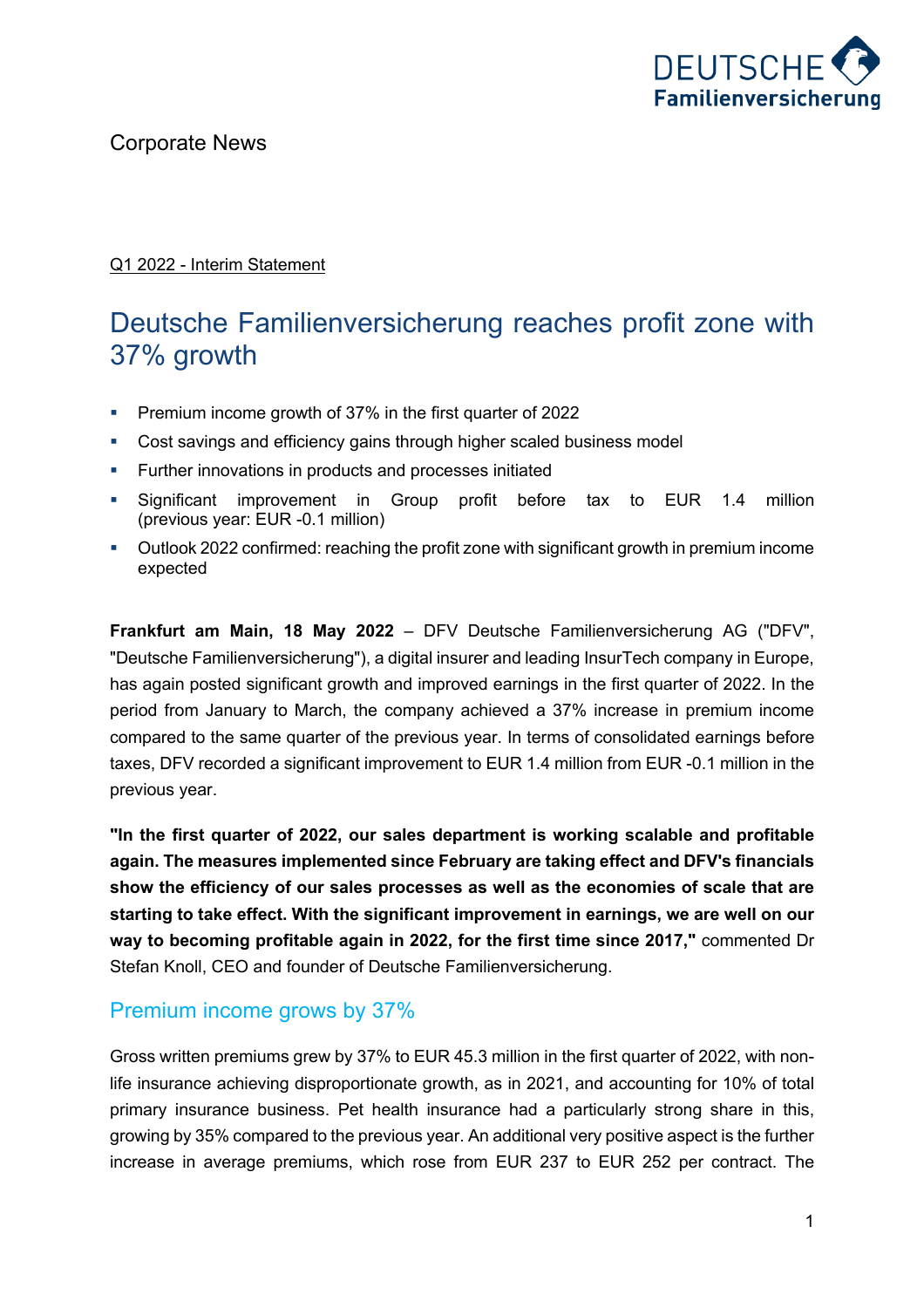

inwards reinsurance business newly taken up in 2021 generated gross written premiums of EUR 9.0 million in the first quarter of 2022.

#### Significant increase in profit

The consolidated profit before tax improved significantly to EUR 1.4 million in the first three months of 2022 (Q1 2021: EUR -0.1 million). The main drivers for this development were the economies of scale that set in with the dynamic growth and the continuation of measures to reduce operating expenses (OPEX), including reduced distribution expenses. A contribution to the improved result was also made by the investment result, which at EUR 1.9 million was significantly above the previous year (EUR 0.5 million). Deutsche Familienversicherung's Solvency II ratio remained stable in the first quarter and continued to be well above the defined target range.

#### DFV dental cover is "very good" again

In its 06/2022 test, Stiftung Warentest awarded the DFV dental care tariff the quality rating "very good" for the seventh time. With benefits in the areas of dental treatment, prophylaxis, dentures, orthodontics and tooth preservation, the dental care of the award-winning DFV tariff covers a broad spectrum.

DFV has also been able to demonstrate the outstanding quality of its products in the past with numerous awards in various categories. In the last 15 years, Deutsche Familienversicherung has received a total of over 180 seals of approval. The awards are an expression of the high performance and innovative capacity of the fast-growing digital insurance company.

### Outlook for 2022 confirmed: reaching the profit zone with further significant premium growth

DFV confirms its positive outlook for the current financial year: the company expects to continue its strong growth in 2022. Including the inwards reinsurance business, a new business volume of around EUR 35 million is expected to be realised. Provided that the uncertain financial, political and economic conditions do not lead to any extraordinary negative influences on the result, Deutsche Familienversicherung is planning a slightly positive pre-tax result for the 2022 financial year.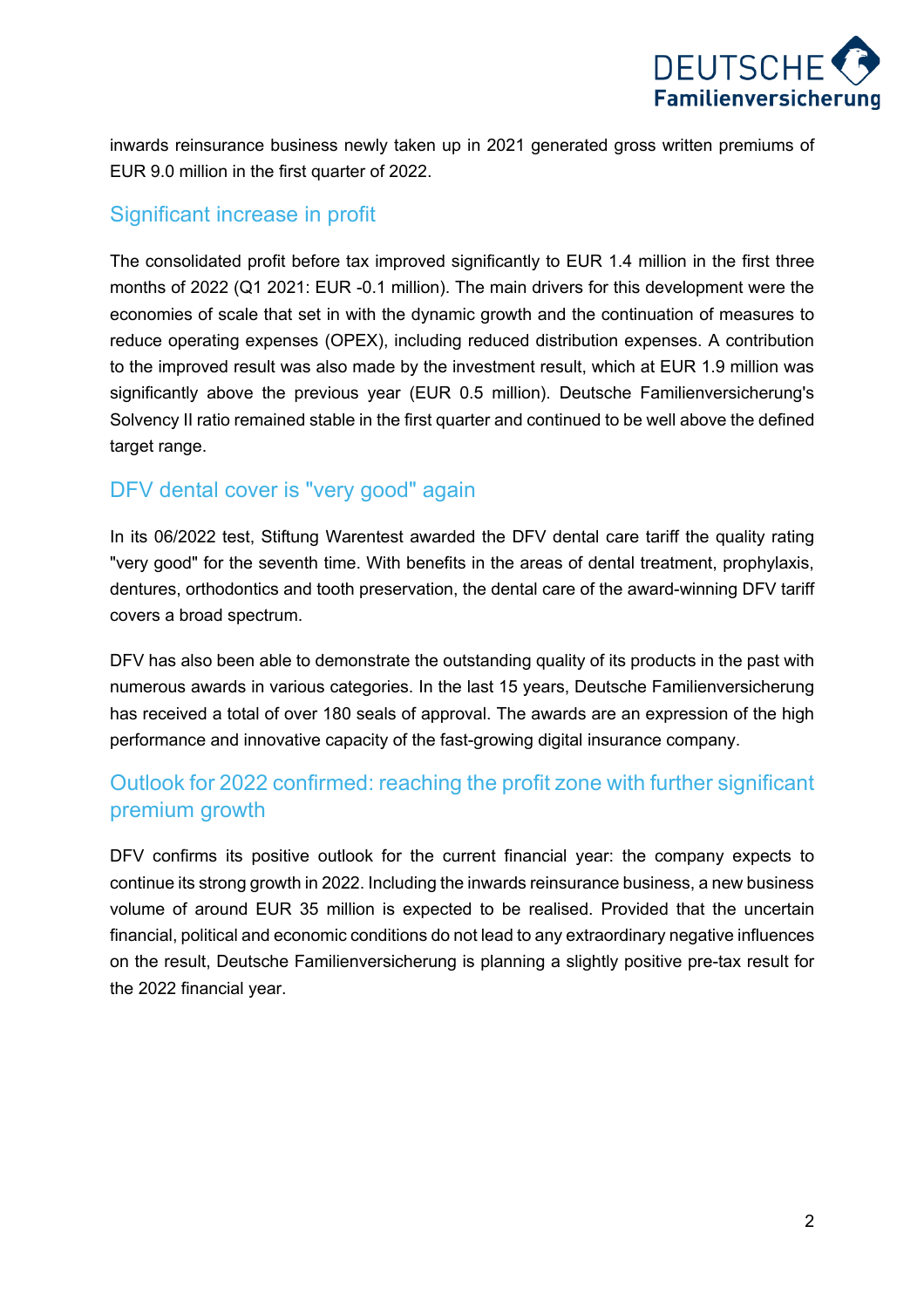

#### Your Contact

Lutz Kiesewetter Head of Corporate Communications & Investor Relations Tel.: +49 69 74 30 46 396 E-Mail: Lutz.Kiesewetter@deutsche-familienversicherung.de

### About DFV Deutsche Familienversicherung AG

DFV Deutsche Familienversicherung AG (ISIN DE000A2NBVD5) is a fast-growing InsurTech company. As a digital insurance company, DFV covers the entire value chain with its own products. The company's goal is to offer insurance products that people really need and understand immediately ("Simple. Sensible."). DFV offers its customers multiple awardwinning supplementary health insurance (dental, health, supplementary long-term care insurance) as well as accident and property insurance. Based on the state-of-the-art and scalable IT system developed in-house, the company is setting new standards in the insurance industry with digital product designs throughout as well as the option of taking out policies via digital voice assistants.

www.deutsche-familienversicherung.de